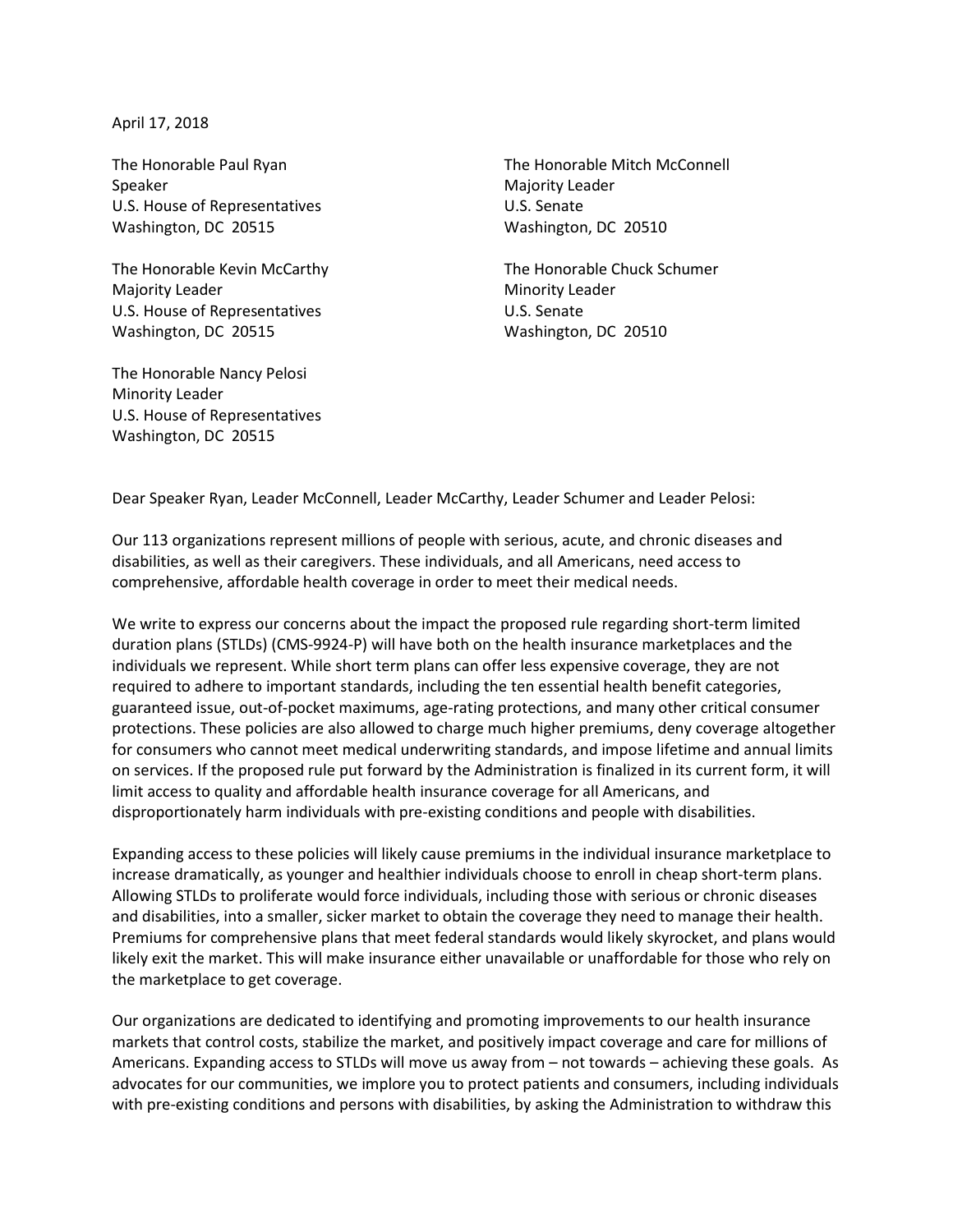proposed rule until it adequately protects patients and consumers, as well as any rules that do not increase stability, improve affordability, and secure access to quality coverage in our insurance markets.

Sincerely,

## AARP

Adrenal Insufficiency United Adult Congenital Heart Association Adult Polyglucasan Body Disease Research Foundation Advocacy & Awareness for Immune Disorders Association (AAIDA) Alliance for Aging Research Alpha-1 Foundation American Association of People with Disabilities American Association on Health & Disability American Cancer Society Cancer Action Network American Diabetes Association American Heart Association American Kidney Fund American Liver Foundation American Lung Association American Multiple Endocrine Neoplasia Support American Physical Therapy Association American Therapeutic Recreation Association Amyloidosis Support Groups Arthritis Foundation Association of Oncology Social Work Autism Society Autism Speaks Autistic Self Advocacy Network Bazelon Center for Mental Health Law Benign Essential Blepharospasm Research Foundation Brain Injury Association of America CancerCare Caregiver Action Network Celiac Disease Foundation Children's PKU Network Consortium of MS Centers Crohn's & Colitis Foundation Cutaneous Lymphoma Foundation Cystic Fibrosis Foundation Disability Rights Legal Center Dystonia Advocacy Network Dystonia Medical Research Foundation Easterseals

Epilepsy Foundation Family Voices Fibrolamellar Cancer Foundation Fight Colorectal Cancer FORCE: Facing Our Risk of Cancer Empowered GBS|CIDP Foundation International Global Colon Cancer Alliance Hemophilia Federation of America Hyper IgM Foundation Immune Deficiency Foundation Indian Organization for Rare Diseases International Myeloma Foundation International Pemphigus and Pemphigoid Foundation International Waldenstrom's Macroglobulinemia Foundation Interstitial Cystitis Association Jack McGovern Coats' Disease Foundation Justice in Aging LAL Solace Leukemia & Lymphoma Society Lung Transplant Foundation Lupus Foundation of America Lutheran Services in America Lymphangiomatosis & Gorham's Disease Alliance Lymphatic Education & Research Network M-CM Network Malecare Cancer Support March of Dimes Mended Little Hearts Mental Health America **METAvivor** Muscular Dystrophy Association National Alliance on Mental Illness National Alopecia Areata Foundation National Association for Hearing and Speech Action National Association of Councils on Developmental Disabilities National Association of State Head Injury Administrators National Comprehensive Cancer Network